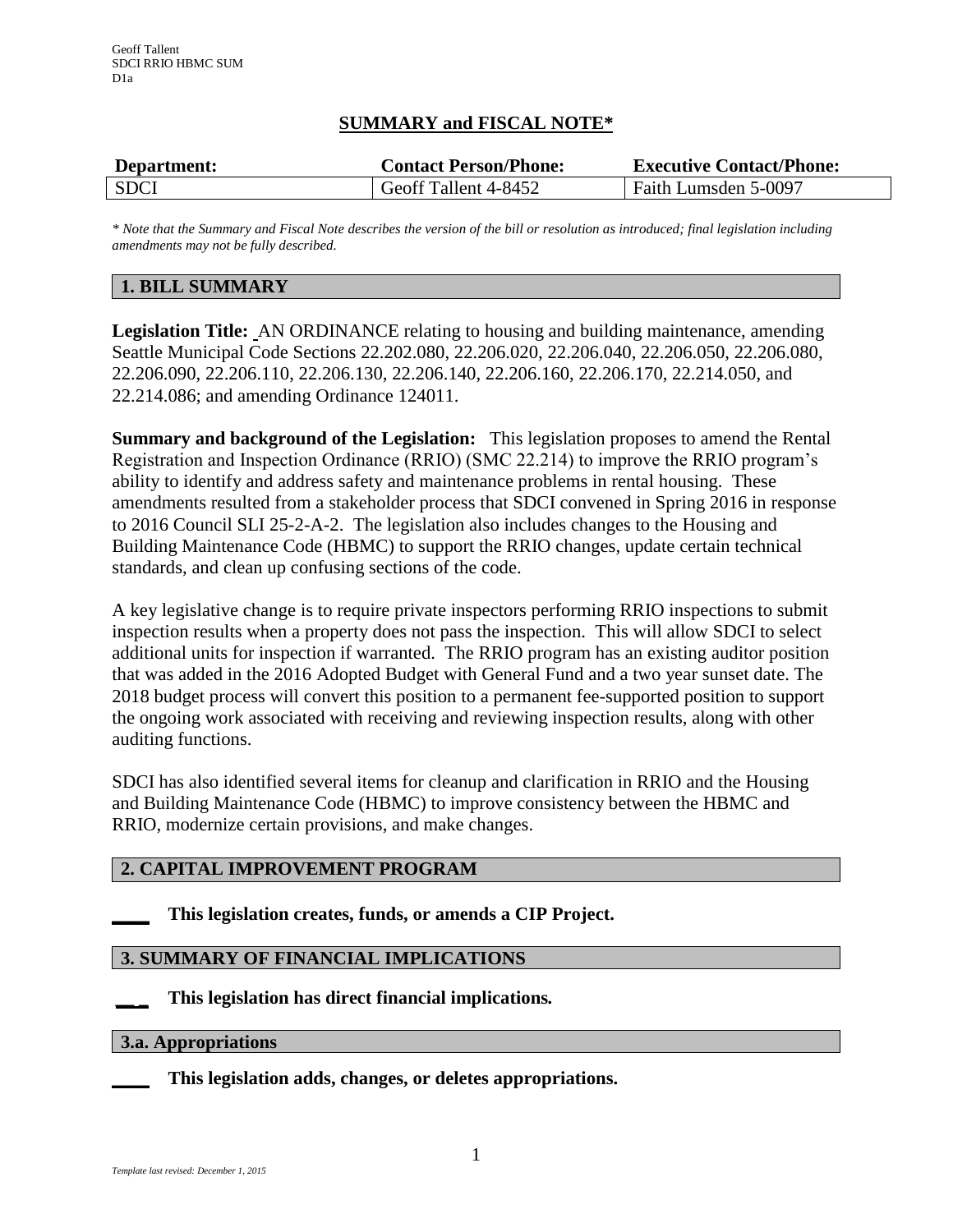Appropriations Notes: This existing auditor positon will be funded from RRIO registration/renewal fees beginning in 2018. RRIO fees follow five year registration cycles. 2018 will have very few registrations. The first wave of renewals will start in 2019. RRIO operating expenses are covered by the SDCI fund balance during the low periods of the registration cycle. RRIO will increase renewal fees beginning in 2019 to cover the 2018 and future costs of the position.

## **3.b. Revenues/Reimbursements**

## **\_\_\_\_ This legislation adds, changes, or deletes revenues or reimbursements.**

#### **3.c. Positions**

## **\_\_ \_ This legislation adds, changes, or deletes positions.**

Position Notes: The existing Housing/Zoning Inspector Senior (RRIO Auditor) will have its 12/31/2017 sunset date administratively removed and will be converted to a regular ongoing positon. Funding will be switched from General Fund to RRIO fees beginning in 2018.

## **4. OTHER IMPLICATIONS**

- **a) Does the legislation have indirect or long-term financial impacts to the City of Seattle that are not reflected in the above?** No.
- **b) Is there financial cost or other impacts of not implementing the legislation?** Without the legislation, the City will continue without important tools to help ensure rental housing is safe and property maintained.
- **c) Does this legislation affect any departments besides the originating department?**  No.
- **d) Is a public hearing required for this legislation?** No.
- **e) Does this legislation require landlords or sellers of real property to provide information regarding the property to a buyer or tenant?** No.
- **f) Is publication of notice with** *The Daily Journal of Commerce* **and/or** *The Seattle Times* **required for this legislation?** No.
- **g) Does this legislation affect a piece of property?** No.